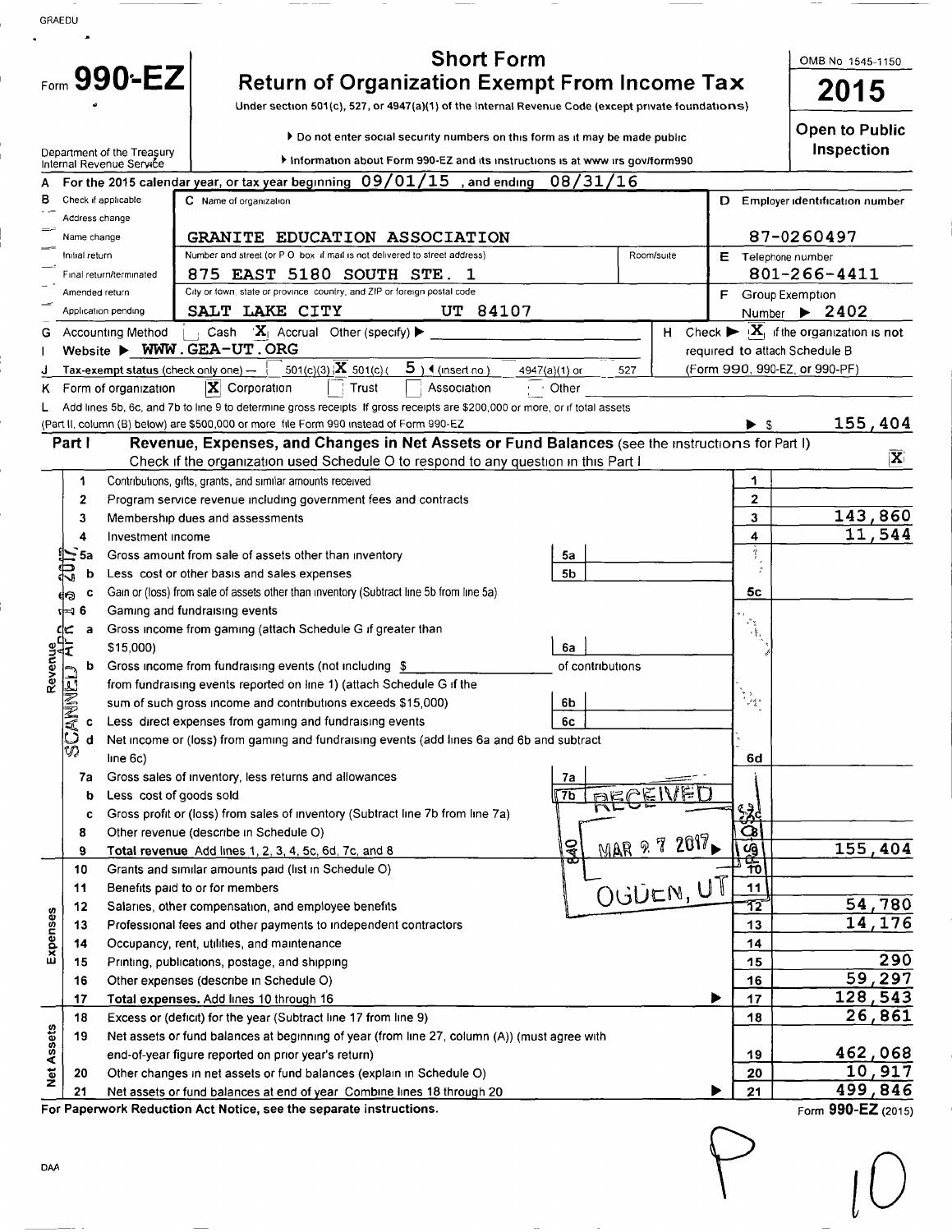| GRAEDU                             |                                                                                                                                                                                                      |                               |                                                   |                                                  |              |                                                      |  |
|------------------------------------|------------------------------------------------------------------------------------------------------------------------------------------------------------------------------------------------------|-------------------------------|---------------------------------------------------|--------------------------------------------------|--------------|------------------------------------------------------|--|
| Form 990-EZ (2015)                 | GRANITE EDUCATION ASSOCIATION                                                                                                                                                                        |                               |                                                   | 87-0260497                                       |              | Page 2                                               |  |
| Part II                            | <b>Balance Sheets</b> (see the instructions for Part II)                                                                                                                                             |                               |                                                   |                                                  |              |                                                      |  |
|                                    | Check if the organization used Schedule O to respond to any question in this Part II                                                                                                                 |                               |                                                   |                                                  |              | $\overline{\mathbf{X}}$                              |  |
|                                    |                                                                                                                                                                                                      |                               |                                                   | (A) Beginning of year                            |              | (B) End of year                                      |  |
|                                    | 22 Cash, savings, and investments                                                                                                                                                                    |                               |                                                   | $\overline{4}$ 55, 195                           | 22           | 494,640                                              |  |
| 23 Land and buildings              |                                                                                                                                                                                                      |                               |                                                   | 6,873                                            | 23           | 5,206                                                |  |
|                                    | 24 Other assets (describe in Schedule O)                                                                                                                                                             |                               |                                                   | 0                                                | 24           |                                                      |  |
| 25 Total assets                    |                                                                                                                                                                                                      |                               |                                                   | 462,068                                          | 25           | 499,846                                              |  |
|                                    | 26 Total liabilities (describe in Schedule O)                                                                                                                                                        |                               |                                                   | O                                                | 26           |                                                      |  |
| Part III                           | 27 Net assets or fund balances (line 27 of column (B) must agree with line 21)                                                                                                                       |                               |                                                   | 462,068                                          | 27           | 499,846                                              |  |
|                                    | Statement of Program Service Accomplishments (see the instructions for Part III)<br>Check if the organization used Schedule O to respond to any question in this Part III                            |                               |                                                   | $\overline{\mathbf{X}}$                          |              |                                                      |  |
|                                    | What is the organization's primary exempt purpose?                                                                                                                                                   |                               |                                                   |                                                  |              | <b>Expenses</b>                                      |  |
| SEE SCHEDULE O                     |                                                                                                                                                                                                      |                               |                                                   |                                                  |              | (Required for section<br>$501(c)(3)$ and $501(c)(4)$ |  |
|                                    | Describe the organization's program service accomplishments for each of its three largest program services,                                                                                          |                               |                                                   |                                                  |              | organizations, optional for                          |  |
|                                    | as measured by expenses In a clear and concise manner, describe the services provided, the number of                                                                                                 |                               |                                                   |                                                  | others)      |                                                      |  |
|                                    | persons benefited, and other relevant information for each program title                                                                                                                             |                               |                                                   |                                                  |              |                                                      |  |
| 28                                 | SEE SCHEDULE O                                                                                                                                                                                       |                               |                                                   |                                                  |              |                                                      |  |
|                                    |                                                                                                                                                                                                      |                               |                                                   |                                                  |              |                                                      |  |
|                                    |                                                                                                                                                                                                      |                               |                                                   |                                                  |              |                                                      |  |
| (Grants \$                         | If this amount includes foreign grants, check here                                                                                                                                                   |                               |                                                   |                                                  | 28a          |                                                      |  |
| 29                                 |                                                                                                                                                                                                      |                               |                                                   |                                                  |              |                                                      |  |
|                                    |                                                                                                                                                                                                      |                               |                                                   |                                                  |              |                                                      |  |
|                                    |                                                                                                                                                                                                      |                               |                                                   |                                                  |              |                                                      |  |
| (Grants \$                         | If this amount includes foreign grants, check here                                                                                                                                                   |                               |                                                   |                                                  | 29a          |                                                      |  |
| 30                                 |                                                                                                                                                                                                      |                               |                                                   |                                                  |              |                                                      |  |
|                                    |                                                                                                                                                                                                      |                               |                                                   |                                                  |              |                                                      |  |
|                                    |                                                                                                                                                                                                      |                               |                                                   |                                                  |              |                                                      |  |
| (Grants \$                         | If this amount includes foreign grants, check here                                                                                                                                                   |                               |                                                   |                                                  | 30a          |                                                      |  |
|                                    | 31 Other program services (describe in Schedule O)                                                                                                                                                   |                               |                                                   |                                                  |              |                                                      |  |
| (Grants \$                         | ) If this amount includes foreign grants, check here                                                                                                                                                 |                               |                                                   |                                                  | 31a          |                                                      |  |
| Part IV                            | 32 Total program service expenses (add lines 28a through 31a)<br>List of Officers, Directors, Trustees, and Key Employees (list each one even if not compensated - see the instructions for Part IV) |                               |                                                   |                                                  | 32           |                                                      |  |
|                                    | Check if the organization used Schedule O to respond to any question in this Part IV                                                                                                                 |                               |                                                   |                                                  |              |                                                      |  |
|                                    | (a) Name and title                                                                                                                                                                                   | (b) Average<br>hours per week | (c) Reportable<br>compensation                    | (d) Heath benefits,<br>contributions to employee |              | (e) Estimated amount of                              |  |
|                                    |                                                                                                                                                                                                      | devoted to position           | (Forms W-2/1099-MISC)<br>(if not paid, enter -0-) | benefit plans, and<br>deferred compensation      |              | other compensation                                   |  |
|                                    | STARLEEN ORULLIAN                                                                                                                                                                                    |                               |                                                   |                                                  |              |                                                      |  |
|                                    | <b>EXECUTIVE DIRECTOR</b>                                                                                                                                                                            | 1.00                          | 0                                                 |                                                  |              | 0<br>0                                               |  |
| SUSEN ZOBEL                        |                                                                                                                                                                                                      |                               |                                                   |                                                  |              |                                                      |  |
|                                    | <b>BOARD PRESIDENT</b>                                                                                                                                                                               | 40.00                         | 47,852                                            |                                                  |              | 0<br>0                                               |  |
|                                    | MICHAEL MCDONOUGH                                                                                                                                                                                    |                               |                                                   |                                                  |              |                                                      |  |
| <b>BOARD MEMBER</b>                |                                                                                                                                                                                                      | 1.00                          | 500                                               |                                                  |              | 0<br>0                                               |  |
| JOE KOLLOCH                        |                                                                                                                                                                                                      |                               |                                                   |                                                  |              |                                                      |  |
| <b>BOARD MEMBER</b>                |                                                                                                                                                                                                      | 1.00                          | 500                                               |                                                  |              | 0<br>$\mathbf 0$                                     |  |
| LINDA EYRING                       |                                                                                                                                                                                                      |                               |                                                   |                                                  |              |                                                      |  |
| <b>BOARD MEMBER</b>                |                                                                                                                                                                                                      | 1.00                          | 500                                               |                                                  |              | $\Omega$<br>$\mathbf 0$                              |  |
| PAULA NELSON                       |                                                                                                                                                                                                      |                               |                                                   |                                                  |              |                                                      |  |
| <b>BOARD MEMBER</b>                |                                                                                                                                                                                                      | 1.00                          | 500                                               |                                                  |              | 0<br>0                                               |  |
| NIKKI PETERSON                     |                                                                                                                                                                                                      |                               |                                                   |                                                  |              |                                                      |  |
|                                    | ASSOCIATE DIRECTOR                                                                                                                                                                                   | 1.00                          | 0                                                 |                                                  | 0            | 0                                                    |  |
| BETH NIEDERMAN                     |                                                                                                                                                                                                      |                               |                                                   |                                                  |              |                                                      |  |
| <b>BOARD MEMBER</b><br>CAREN BURNS |                                                                                                                                                                                                      | 1.00                          | 500                                               |                                                  | 0            | 0                                                    |  |
| <b>BOARD MEMBER</b>                |                                                                                                                                                                                                      | 1.00                          | 500                                               |                                                  | $\mathbf{0}$ |                                                      |  |
| CRISTA HOLT                        |                                                                                                                                                                                                      |                               |                                                   |                                                  |              | 0                                                    |  |
| <b>BOARD MEMBER</b>                |                                                                                                                                                                                                      | 1.00                          | 500                                               |                                                  | $\Omega$     |                                                      |  |
| MICHELE JONES                      |                                                                                                                                                                                                      |                               |                                                   |                                                  |              | $\mathbf 0$                                          |  |
| <b>BOARD MEMBER</b>                |                                                                                                                                                                                                      | 1.00                          | 500                                               |                                                  | 0            | 0                                                    |  |
| KATHLEEN RIEBE                     |                                                                                                                                                                                                      |                               |                                                   |                                                  |              |                                                      |  |
| VICE PRESIDENT                     |                                                                                                                                                                                                      | 1.00                          | 500                                               |                                                  | $\Omega$     | 0                                                    |  |
| DAA                                |                                                                                                                                                                                                      |                               |                                                   |                                                  |              | Form 990-EZ (2015)                                   |  |
|                                    |                                                                                                                                                                                                      |                               |                                                   |                                                  |              |                                                      |  |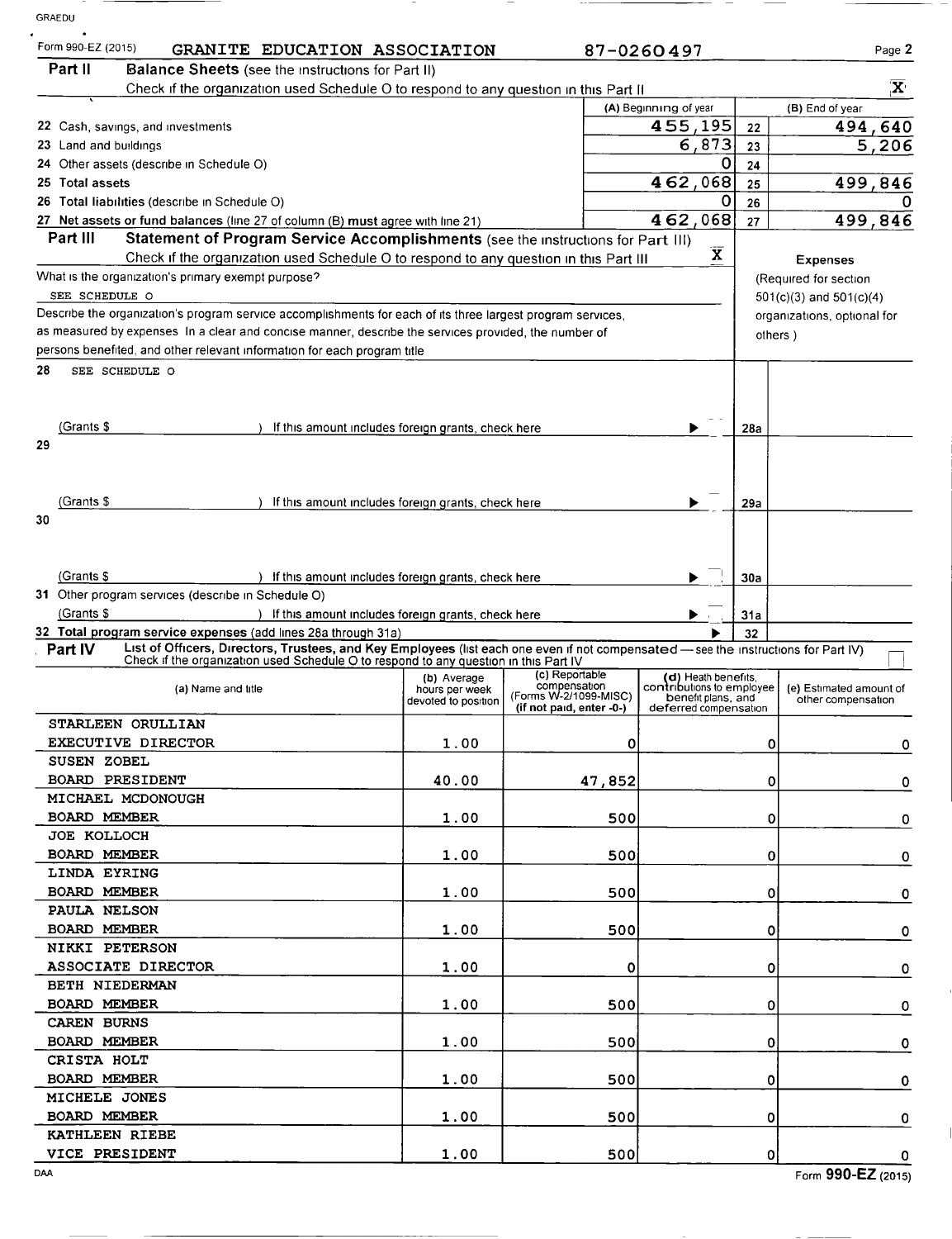| GRAEDU                                   |                                                                                                                                                                                                                             |                                       |                                       |                                                 |     |                                               |
|------------------------------------------|-----------------------------------------------------------------------------------------------------------------------------------------------------------------------------------------------------------------------------|---------------------------------------|---------------------------------------|-------------------------------------------------|-----|-----------------------------------------------|
| Form 990-EZ (2015)                       | GRANITE EDUCATION ASSOCIATION                                                                                                                                                                                               |                                       | 87-0260497                            |                                                 |     | Page 2                                        |
| Part II                                  | <b>Balance Sheets</b> (see the instructions for Part II)                                                                                                                                                                    |                                       |                                       |                                                 |     |                                               |
|                                          | Check if the organization used Schedule O to respond to any question in this Part II                                                                                                                                        |                                       |                                       |                                                 |     |                                               |
|                                          | 22 Cash, savings, and investments                                                                                                                                                                                           |                                       |                                       | (A) Beginning of year<br>0                      | 22  | (B) End of year                               |
| 23 Land and buildings                    |                                                                                                                                                                                                                             |                                       |                                       | 0                                               | 23  |                                               |
| 24 Other assets (describe in Schedule O) |                                                                                                                                                                                                                             |                                       |                                       |                                                 | 24  |                                               |
| 25 Total assets                          |                                                                                                                                                                                                                             |                                       |                                       | 0                                               | 25  | $\mathbf 0$                                   |
|                                          | 26 Total Inabilities (describe in Schedule O)                                                                                                                                                                               |                                       |                                       | 0                                               | 26  | $\bf{0}$                                      |
| Part III                                 | 27 Net assets or fund balances (line 27 of column (B) must agree with line 21)<br>Statement of Program Service Accomplishments (see the instructions for Part III)                                                          |                                       |                                       | 0                                               | 27  | $\mathbf 0$                                   |
|                                          | Check if the organization used Schedule O to respond to any question in this Part III                                                                                                                                       |                                       |                                       |                                                 |     | <b>Expenses</b>                               |
|                                          | What is the organization's primary exempt purpose?                                                                                                                                                                          |                                       |                                       |                                                 |     | (Required for section                         |
|                                          |                                                                                                                                                                                                                             |                                       |                                       |                                                 |     | $501(c)(3)$ and $501(c)(4)$                   |
|                                          | Describe the organization's program service accomplishments for each of its three largest program services,                                                                                                                 |                                       |                                       |                                                 |     | organizations, optional for                   |
|                                          | as measured by expenses In a clear and concise manner, describe the services provided, the number of                                                                                                                        |                                       |                                       |                                                 |     | others )                                      |
|                                          | persons benefited, and other relevant information for each program title                                                                                                                                                    |                                       |                                       |                                                 |     |                                               |
| 28                                       |                                                                                                                                                                                                                             |                                       |                                       |                                                 |     |                                               |
|                                          |                                                                                                                                                                                                                             |                                       |                                       |                                                 |     |                                               |
| (Grants \$                               | If this amount includes foreign grants, check here                                                                                                                                                                          |                                       |                                       |                                                 | 28a |                                               |
| 29                                       |                                                                                                                                                                                                                             |                                       |                                       |                                                 |     |                                               |
|                                          |                                                                                                                                                                                                                             |                                       |                                       |                                                 |     |                                               |
|                                          |                                                                                                                                                                                                                             |                                       |                                       |                                                 |     |                                               |
| (Grants \$                               | If this amount includes foreign grants, check here                                                                                                                                                                          |                                       |                                       |                                                 | 29a |                                               |
| 30                                       |                                                                                                                                                                                                                             |                                       |                                       |                                                 |     |                                               |
|                                          |                                                                                                                                                                                                                             |                                       |                                       |                                                 |     |                                               |
|                                          |                                                                                                                                                                                                                             |                                       |                                       |                                                 | 30a |                                               |
| (Grants \$                               | ) If this amount includes foreign grants, check here<br>31 Other program services (describe in Schedule O)                                                                                                                  |                                       |                                       |                                                 |     |                                               |
| (Grants \$                               | ) If this amount includes foreign grants, check here                                                                                                                                                                        |                                       |                                       |                                                 | 31a |                                               |
|                                          | 32 Total program service expenses (add lines 28a through 31a)                                                                                                                                                               |                                       |                                       |                                                 | 32  |                                               |
| Part IV.                                 | List of Officers, Directors, Trustees, and Key Employees (list each one even if not compensated - see the instructions for Part IV)<br>Check if the organization used Schedule O to respond to any question in this Part IV |                                       |                                       |                                                 |     |                                               |
|                                          |                                                                                                                                                                                                                             | (b) Average                           | (c) Reportable                        | (d) Heath benefits,                             |     |                                               |
|                                          | (a) Name and title                                                                                                                                                                                                          | hours per week<br>devoted to position | compensation<br>(Forms W-2/1099-MISC) | contributions to employee<br>benefit plans, and |     | (e) Estimated amount of<br>other compensation |
|                                          | BARBARA ANTONETTI                                                                                                                                                                                                           |                                       | (if not paid, enter -0-)              | deferred compensation                           |     |                                               |
| <b>BOARD MEMBER</b>                      |                                                                                                                                                                                                                             | 1.00                                  | 500                                   |                                                 |     | 0<br>0                                        |
|                                          | <b>EDDIE BERREST</b>                                                                                                                                                                                                        |                                       |                                       |                                                 |     |                                               |
| <b>BOARD MEMBER</b>                      |                                                                                                                                                                                                                             | 1.00                                  | 500                                   |                                                 |     | 0<br>0                                        |
|                                          | CINDY FORMELLER                                                                                                                                                                                                             |                                       |                                       |                                                 |     |                                               |
|                                          | ASSOCIATE DIRECTOR                                                                                                                                                                                                          | 1.00                                  | 0                                     |                                                 |     | 0<br>0                                        |
|                                          |                                                                                                                                                                                                                             |                                       |                                       |                                                 |     |                                               |
|                                          |                                                                                                                                                                                                                             |                                       |                                       |                                                 |     |                                               |
|                                          |                                                                                                                                                                                                                             |                                       |                                       |                                                 |     |                                               |
|                                          |                                                                                                                                                                                                                             |                                       |                                       |                                                 |     |                                               |
|                                          |                                                                                                                                                                                                                             |                                       |                                       |                                                 |     |                                               |
|                                          |                                                                                                                                                                                                                             |                                       |                                       |                                                 |     |                                               |
|                                          |                                                                                                                                                                                                                             |                                       |                                       |                                                 |     |                                               |
|                                          |                                                                                                                                                                                                                             |                                       |                                       |                                                 |     |                                               |
|                                          |                                                                                                                                                                                                                             |                                       |                                       |                                                 |     |                                               |
|                                          |                                                                                                                                                                                                                             |                                       |                                       |                                                 |     |                                               |
|                                          |                                                                                                                                                                                                                             |                                       |                                       |                                                 |     |                                               |
|                                          |                                                                                                                                                                                                                             |                                       |                                       |                                                 |     |                                               |
|                                          |                                                                                                                                                                                                                             |                                       |                                       |                                                 |     |                                               |
|                                          |                                                                                                                                                                                                                             |                                       |                                       |                                                 |     |                                               |
|                                          |                                                                                                                                                                                                                             |                                       |                                       |                                                 |     |                                               |
| DAA                                      |                                                                                                                                                                                                                             |                                       |                                       |                                                 |     | Form 990-EZ (2015)                            |
|                                          |                                                                                                                                                                                                                             |                                       |                                       |                                                 |     |                                               |

 $\overline{\phantom{0}}$ 

 $\overline{a}$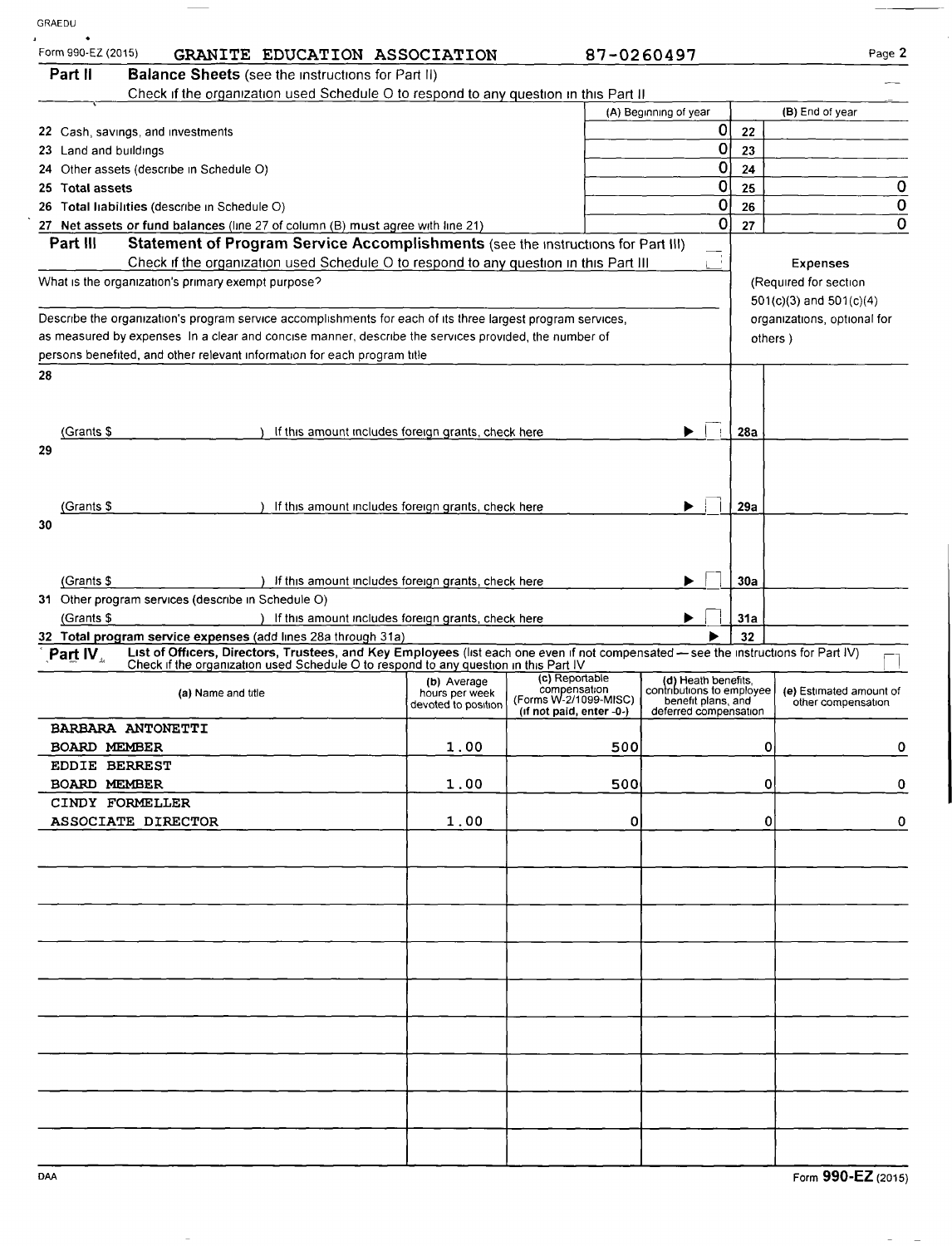|                                                                                                                                                                                                                    |        | Page 3 |
|--------------------------------------------------------------------------------------------------------------------------------------------------------------------------------------------------------------------|--------|--------|
| Other Information (Note the Schedule A and personal benefit contract statement requirements in the<br>instructions for Part V) Check if the organization used Schedule O to respond to any question in this Part V |        |        |
|                                                                                                                                                                                                                    | Yes    | No     |
|                                                                                                                                                                                                                    |        |        |
| 33                                                                                                                                                                                                                 |        | X.     |
|                                                                                                                                                                                                                    |        |        |
|                                                                                                                                                                                                                    |        |        |
| 34                                                                                                                                                                                                                 |        | X      |
|                                                                                                                                                                                                                    |        |        |
| 35a                                                                                                                                                                                                                |        | X      |
| 35b                                                                                                                                                                                                                |        |        |
|                                                                                                                                                                                                                    |        |        |
| 35c                                                                                                                                                                                                                |        | X      |
|                                                                                                                                                                                                                    |        |        |
| 36                                                                                                                                                                                                                 |        | X      |
|                                                                                                                                                                                                                    |        |        |
| 37 <sub>b</sub>                                                                                                                                                                                                    |        | X      |
| 38a                                                                                                                                                                                                                |        | X      |
|                                                                                                                                                                                                                    |        |        |
|                                                                                                                                                                                                                    |        |        |
|                                                                                                                                                                                                                    |        |        |
|                                                                                                                                                                                                                    |        |        |
|                                                                                                                                                                                                                    |        |        |
|                                                                                                                                                                                                                    |        |        |
|                                                                                                                                                                                                                    |        |        |
|                                                                                                                                                                                                                    |        |        |
| 40b                                                                                                                                                                                                                |        |        |
|                                                                                                                                                                                                                    |        |        |
|                                                                                                                                                                                                                    |        |        |
|                                                                                                                                                                                                                    |        |        |
|                                                                                                                                                                                                                    | ミミ     |        |
|                                                                                                                                                                                                                    | Texto, |        |
|                                                                                                                                                                                                                    |        | x      |
| 40e                                                                                                                                                                                                                |        |        |
| $801 - 266 - 4411$<br>Telephone no ▶                                                                                                                                                                               |        |        |
|                                                                                                                                                                                                                    |        |        |
| 84107                                                                                                                                                                                                              |        |        |
|                                                                                                                                                                                                                    | Yes    | No.    |
|                                                                                                                                                                                                                    |        |        |
|                                                                                                                                                                                                                    |        |        |
|                                                                                                                                                                                                                    |        |        |
|                                                                                                                                                                                                                    |        |        |
|                                                                                                                                                                                                                    |        |        |
|                                                                                                                                                                                                                    |        |        |
|                                                                                                                                                                                                                    |        |        |
|                                                                                                                                                                                                                    |        |        |
|                                                                                                                                                                                                                    |        |        |
|                                                                                                                                                                                                                    |        |        |
|                                                                                                                                                                                                                    |        |        |
|                                                                                                                                                                                                                    |        |        |
|                                                                                                                                                                                                                    |        |        |
|                                                                                                                                                                                                                    |        |        |
|                                                                                                                                                                                                                    |        |        |
|                                                                                                                                                                                                                    |        |        |
|                                                                                                                                                                                                                    |        |        |
|                                                                                                                                                                                                                    |        |        |
|                                                                                                                                                                                                                    |        |        |
|                                                                                                                                                                                                                    |        |        |

 $\tau$  ,  $\tau$  ,  $\tau$ 

 $\overline{\phantom{a}}$ 

 $\overline{\phantom{a}}$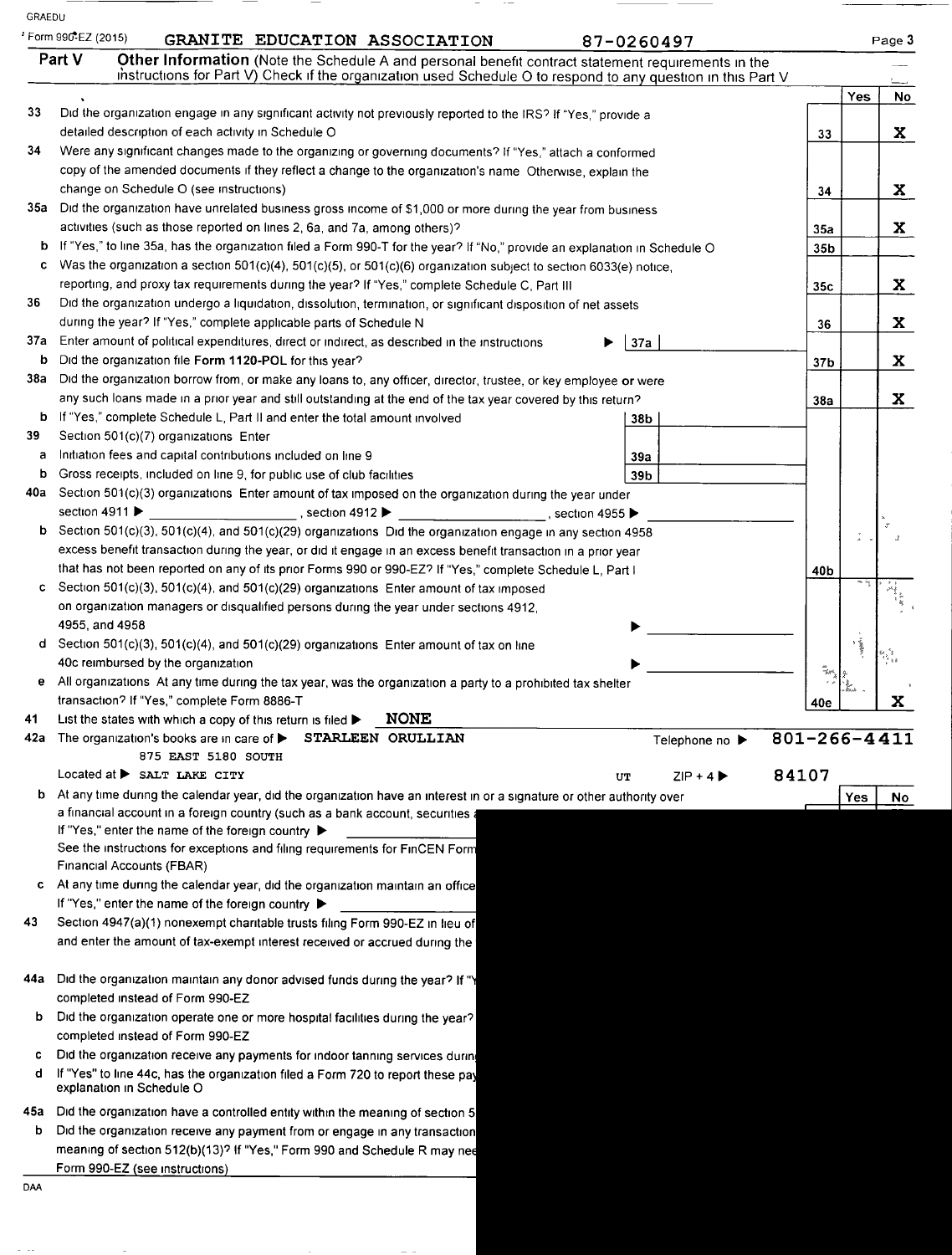| GRAEDU   |                                                                                                                                                                 |                                                                                                                                                                                                                                                                                                                         |                                       |                                       |                                                                          |                                          |                                               |        |
|----------|-----------------------------------------------------------------------------------------------------------------------------------------------------------------|-------------------------------------------------------------------------------------------------------------------------------------------------------------------------------------------------------------------------------------------------------------------------------------------------------------------------|---------------------------------------|---------------------------------------|--------------------------------------------------------------------------|------------------------------------------|-----------------------------------------------|--------|
|          | Form 990-EZ (2015)                                                                                                                                              | GRANITE EDUCATION ASSOCIATION                                                                                                                                                                                                                                                                                           |                                       |                                       | 87-0260497                                                               |                                          |                                               | Page 4 |
|          |                                                                                                                                                                 |                                                                                                                                                                                                                                                                                                                         |                                       |                                       |                                                                          |                                          | Yes.                                          | No     |
| 46       |                                                                                                                                                                 | Did the organization engage, directly or indirectly, in political campaign activities on behalf of or in opposition<br>to candidates for public office? If "Yes," complete Schedule C, Part I                                                                                                                           |                                       |                                       |                                                                          | 46                                       |                                               | X.     |
|          | Part VI                                                                                                                                                         | Section 501(c)(3) organizations only                                                                                                                                                                                                                                                                                    |                                       |                                       |                                                                          |                                          |                                               |        |
|          |                                                                                                                                                                 | All section 501(c)(3) organizations must answer questions 47-49b and 52, and complete the tables for lines                                                                                                                                                                                                              |                                       |                                       |                                                                          |                                          |                                               |        |
|          |                                                                                                                                                                 | 50 and 51<br>Check if the organization used Schedule O to respond to any question in this Part VI                                                                                                                                                                                                                       |                                       |                                       |                                                                          |                                          |                                               |        |
|          |                                                                                                                                                                 |                                                                                                                                                                                                                                                                                                                         |                                       |                                       |                                                                          |                                          | Yes                                           | No     |
| 47       |                                                                                                                                                                 | Did the organization engage in lobbying activities or have a section 501(h) election in effect during the tax                                                                                                                                                                                                           |                                       |                                       |                                                                          | 47                                       |                                               |        |
| 48       | year? If "Yes," complete Schedule C, Part II<br>48<br>Is the organization a school as described in section $170(b)(1)(A)(ii)^{2}$ If "Yes," complete Schedule E |                                                                                                                                                                                                                                                                                                                         |                                       |                                       |                                                                          |                                          |                                               |        |
| 49a      |                                                                                                                                                                 | Did the organization make any transfers to an exempt non-charitable related organization?                                                                                                                                                                                                                               |                                       |                                       |                                                                          | 49a                                      |                                               |        |
| b        |                                                                                                                                                                 | If "Yes," was the related organization a section 527 organization?                                                                                                                                                                                                                                                      |                                       |                                       |                                                                          | 49b                                      |                                               |        |
| 50       |                                                                                                                                                                 | Complete this table for the organization's five highest compensated employees (other than officers, directors, trustees and key                                                                                                                                                                                         |                                       |                                       |                                                                          |                                          |                                               |        |
|          |                                                                                                                                                                 | employees) who each received more than \$100,000 of compensation from the organization If there is none, enter "None"                                                                                                                                                                                                   | (b) Average                           | (c) Reportable                        | (d) Health benefits,                                                     |                                          |                                               |        |
|          |                                                                                                                                                                 | (a) Name and title of each employee                                                                                                                                                                                                                                                                                     | hours per week<br>devoted to position | compensation<br>(Forms W-2/1099-MISC) | contributions to employee<br>benefit plans, and<br>deferred compensation |                                          | (e) Estimated amount of<br>other compensation |        |
|          |                                                                                                                                                                 |                                                                                                                                                                                                                                                                                                                         |                                       |                                       |                                                                          |                                          |                                               |        |
|          |                                                                                                                                                                 |                                                                                                                                                                                                                                                                                                                         |                                       |                                       |                                                                          |                                          |                                               |        |
|          |                                                                                                                                                                 |                                                                                                                                                                                                                                                                                                                         |                                       |                                       |                                                                          |                                          |                                               |        |
|          |                                                                                                                                                                 |                                                                                                                                                                                                                                                                                                                         |                                       |                                       |                                                                          |                                          |                                               |        |
|          |                                                                                                                                                                 |                                                                                                                                                                                                                                                                                                                         |                                       |                                       |                                                                          |                                          |                                               |        |
| f        |                                                                                                                                                                 | Total number of other employees paid over \$100,000                                                                                                                                                                                                                                                                     |                                       |                                       |                                                                          |                                          |                                               |        |
| 51       |                                                                                                                                                                 | Complete this table for the organization's five highest compensated independent contractors who each received more than                                                                                                                                                                                                 |                                       |                                       |                                                                          |                                          |                                               |        |
|          |                                                                                                                                                                 | \$100,000 of compensation from the organization If there is none, enter "None"<br>(a) Name and business address of each independent contractor                                                                                                                                                                          |                                       |                                       | (b) Type of service                                                      | (c) Compensation                         |                                               |        |
|          |                                                                                                                                                                 |                                                                                                                                                                                                                                                                                                                         |                                       |                                       |                                                                          |                                          |                                               |        |
|          |                                                                                                                                                                 |                                                                                                                                                                                                                                                                                                                         |                                       |                                       |                                                                          |                                          |                                               |        |
|          |                                                                                                                                                                 |                                                                                                                                                                                                                                                                                                                         |                                       |                                       |                                                                          |                                          |                                               |        |
|          |                                                                                                                                                                 |                                                                                                                                                                                                                                                                                                                         |                                       |                                       |                                                                          |                                          |                                               |        |
|          |                                                                                                                                                                 |                                                                                                                                                                                                                                                                                                                         |                                       |                                       |                                                                          |                                          |                                               |        |
|          |                                                                                                                                                                 |                                                                                                                                                                                                                                                                                                                         |                                       |                                       |                                                                          |                                          |                                               |        |
|          |                                                                                                                                                                 |                                                                                                                                                                                                                                                                                                                         |                                       |                                       |                                                                          |                                          |                                               |        |
|          |                                                                                                                                                                 |                                                                                                                                                                                                                                                                                                                         |                                       |                                       |                                                                          |                                          |                                               |        |
| d        |                                                                                                                                                                 | Total number of other independent contractors each receiving over \$100,000                                                                                                                                                                                                                                             |                                       |                                       |                                                                          |                                          |                                               |        |
| 52       |                                                                                                                                                                 | Did the organization complete Schedule A? Note: All section 501(c)(3) organizations must attach a                                                                                                                                                                                                                       |                                       |                                       |                                                                          |                                          |                                               |        |
|          |                                                                                                                                                                 | completed Schedule A                                                                                                                                                                                                                                                                                                    |                                       |                                       |                                                                          | Yes                                      |                                               | No     |
|          |                                                                                                                                                                 | Under penalties of perjury, I declare that I have examined this return, including accompanying schedules and statements, and to the best of my knowledge and belief, it is<br>true, correct, and complete. Declaration of preparer (other than officer) is based on all information of which preparer has any knowledge |                                       |                                       |                                                                          |                                          |                                               |        |
|          |                                                                                                                                                                 |                                                                                                                                                                                                                                                                                                                         |                                       |                                       |                                                                          |                                          |                                               |        |
| Sign     |                                                                                                                                                                 | ature of office                                                                                                                                                                                                                                                                                                         |                                       |                                       |                                                                          |                                          |                                               |        |
| Here     |                                                                                                                                                                 | STARLEEN ORULLIAN                                                                                                                                                                                                                                                                                                       |                                       |                                       | <b>EXECUTIVE DIRECTOR</b>                                                |                                          |                                               |        |
|          |                                                                                                                                                                 | Type or print name and title                                                                                                                                                                                                                                                                                            |                                       |                                       |                                                                          |                                          |                                               |        |
| Paid     |                                                                                                                                                                 | Print/Type preparer's name                                                                                                                                                                                                                                                                                              | Preparer's signature<br>Muhard Sinidy |                                       | Date<br>Check                                                            | PTIN<br>ıf                               |                                               |        |
| Preparer |                                                                                                                                                                 | RICHARD SCORESBY, CPA<br>LARSON & COMPANY, PC<br>Firm's name ▶                                                                                                                                                                                                                                                          |                                       |                                       | 03/13/17<br>Firm's EIN ▶                                                 | self-employed<br>87-0516083              | P00573067                                     |        |
| Use Only |                                                                                                                                                                 | 9065 SOUTH 1300 EAST<br>Firm's address $\blacktriangleright$                                                                                                                                                                                                                                                            |                                       |                                       |                                                                          |                                          |                                               |        |
|          |                                                                                                                                                                 | 84094<br>SANDY, UT                                                                                                                                                                                                                                                                                                      |                                       |                                       | Phone no                                                                 | 801-313-1900                             |                                               |        |
|          |                                                                                                                                                                 | May the IRS discuss this return with the preparer shown above? See instructions                                                                                                                                                                                                                                         |                                       |                                       |                                                                          | $\blacktriangleright$ $\overline{X}$ Yes |                                               | No.    |
|          |                                                                                                                                                                 |                                                                                                                                                                                                                                                                                                                         |                                       |                                       |                                                                          | Form 990-EZ (2015)                       |                                               |        |

 $\overline{1}$ 

 $\sim$   $-$ 

 $\frac{1}{2} \left( \begin{array}{ccc} 1 & 0 & 0 \\ 0 & 1 & 0 \\ 0 & 0 & 0 \\ 0 & 0 & 0 \\ 0 & 0 & 0 \\ 0 & 0 & 0 \\ 0 & 0 & 0 \\ 0 & 0 & 0 \\ 0 & 0 & 0 \\ 0 & 0 & 0 \\ 0 & 0 & 0 \\ 0 & 0 & 0 & 0 \\ 0 & 0 & 0 & 0 \\ 0 & 0 & 0 & 0 \\ 0 & 0 & 0 & 0 & 0 \\ 0 & 0 & 0 & 0 & 0 \\ 0 & 0 & 0 & 0 & 0 \\ 0 & 0 & 0 & 0 & 0 \\ 0 & 0 & 0$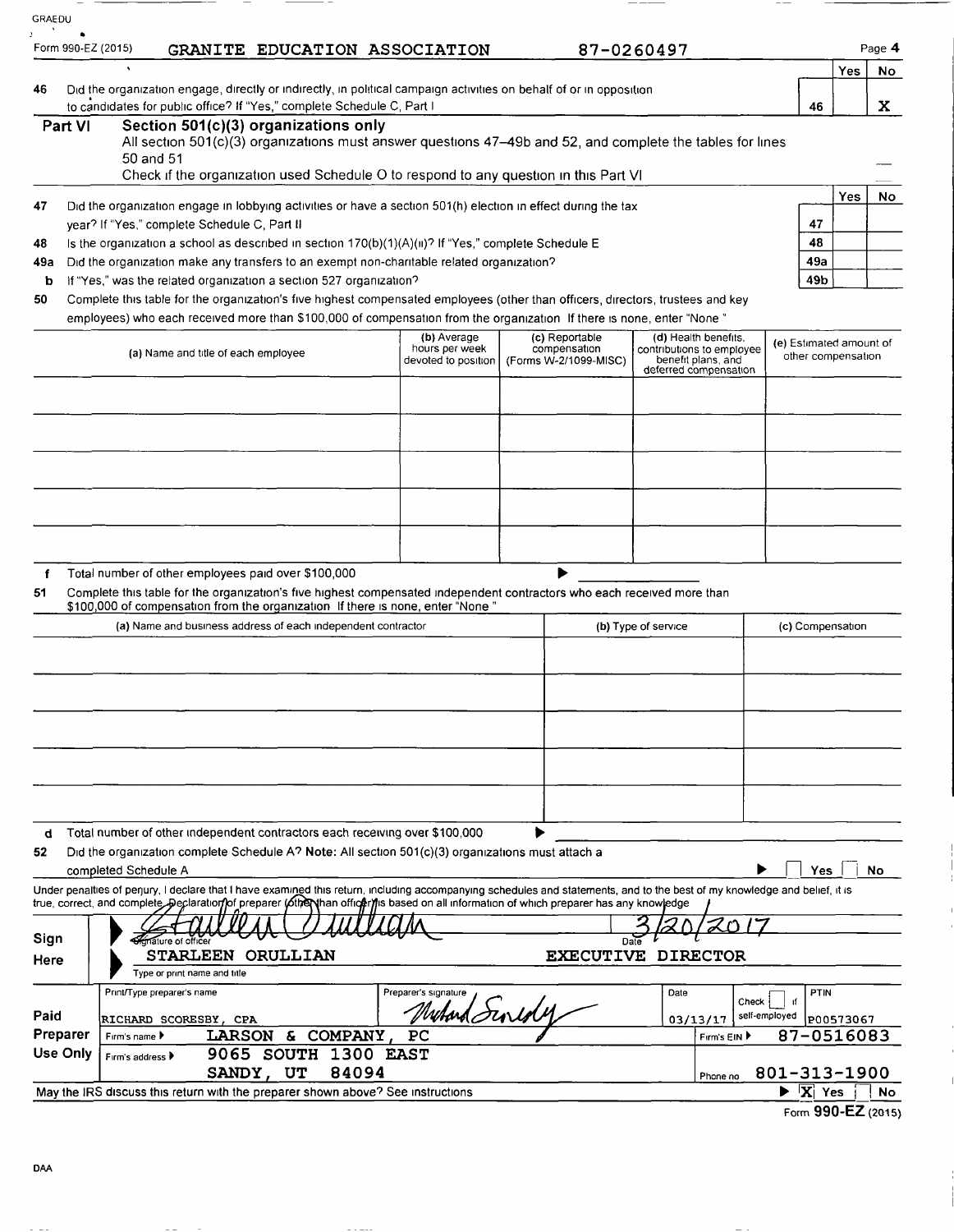| GRAEDU                                                                                                                                                                                                                                |                                               |                 |               |                          |  |  |  |  |  |
|---------------------------------------------------------------------------------------------------------------------------------------------------------------------------------------------------------------------------------------|-----------------------------------------------|-----------------|---------------|--------------------------|--|--|--|--|--|
| Supplemental Information to Form 990 or 990-EZ<br><b>SCHEDULE O</b><br>Complete to provide information for responses to specific questions on<br>(Form 990 or 990-EZ)<br>Form 990 or 990-EZ or to provide any additional information. |                                               |                 |               |                          |  |  |  |  |  |
| Open to Public<br>Attach to Form 990 or 990-EZ<br>Department of the Treasury<br>Inspection<br>Internal Revenue Service<br>Information about Schedule O (Form 990 or 990-EZ) and its instructions is at www.irs.gov/form990.           |                                               |                 |               |                          |  |  |  |  |  |
| Employer identification number<br>Name of the organization<br>87-0260497<br>GRANITE EDUCATION ASSOCIATION                                                                                                                             |                                               |                 |               |                          |  |  |  |  |  |
|                                                                                                                                                                                                                                       | FORM 990-EZ, PART I, LINE 16 - OTHER EXPENSES |                 |               |                          |  |  |  |  |  |
| DESCRIPTION                                                                                                                                                                                                                           |                                               |                 | <b>AMOUNT</b> |                          |  |  |  |  |  |
| <b>EXPENSES</b>                                                                                                                                                                                                                       |                                               |                 |               |                          |  |  |  |  |  |
|                                                                                                                                                                                                                                       | EXTERNAL PUBLIC RELATIONS                     | Ş               | 3,141         |                          |  |  |  |  |  |
|                                                                                                                                                                                                                                       | MISCELLANEOUS INTERNAL PR                     | Ş               | 1,165         |                          |  |  |  |  |  |
|                                                                                                                                                                                                                                       | AR GIFTS, PRIZES, TRAVEL                      | \$              | 648           |                          |  |  |  |  |  |
|                                                                                                                                                                                                                                       | CONFERENCES & TRAVEL                          | \$              | 26,143        |                          |  |  |  |  |  |
|                                                                                                                                                                                                                                       | <b>ASSOCIATION LEAVE</b>                      | \$              | 200           |                          |  |  |  |  |  |
|                                                                                                                                                                                                                                       | CONTINGENCY FUND                              | \$              | 1,406         |                          |  |  |  |  |  |
| <b>NEGOTIATIONS</b>                                                                                                                                                                                                                   |                                               | Ş               | 181           |                          |  |  |  |  |  |
| <b>MEMBERSHIP</b>                                                                                                                                                                                                                     |                                               | Ş               | 19,151        |                          |  |  |  |  |  |
|                                                                                                                                                                                                                                       | EXECUTIVE BOARD FUNCTIONS                     | Ş               | 1,224         |                          |  |  |  |  |  |
|                                                                                                                                                                                                                                       | ASSOCIATE REP FUNCTIONS                       | Ş               | 2,043         |                          |  |  |  |  |  |
| <b>AFFILIATIONS</b>                                                                                                                                                                                                                   |                                               | \$              | 416           |                          |  |  |  |  |  |
| <b>AWARDS BANQUET</b>                                                                                                                                                                                                                 |                                               | \$.             | 7,412         |                          |  |  |  |  |  |
|                                                                                                                                                                                                                                       | LESS BOARD STIPEND                            | \$              | $-5,500$      |                          |  |  |  |  |  |
|                                                                                                                                                                                                                                       | NON-INVESTMENT DEPRECIATION \$                |                 | 1,667         |                          |  |  |  |  |  |
|                                                                                                                                                                                                                                       |                                               | TOTAL \$ 59,297 |               |                          |  |  |  |  |  |
| FORM 990-EZ, PART I, LINE 20 - OTHER CHANGES IN NET ASSETS OR FUND BALANCES                                                                                                                                                           |                                               |                 |               |                          |  |  |  |  |  |
| <b>DESCRIPTION</b>                                                                                                                                                                                                                    |                                               |                 |               | <b>AMOUNT</b>            |  |  |  |  |  |
| UNREALIZED GAINS                                                                                                                                                                                                                      |                                               |                 | \$            | 10,917                   |  |  |  |  |  |
|                                                                                                                                                                                                                                       | FORM 990-EZ, PART II, LINE 24 - OTHER ASSETS  |                 |               |                          |  |  |  |  |  |
| DESCRIPTION                                                                                                                                                                                                                           |                                               |                 |               | BEG. OF YEAR END OF YEAR |  |  |  |  |  |

 $\bar{1}$ 

 $\bar{1}$ 

 $\overline{\phantom{a}}$ 

 $\mathcal{A}$ 

í.

 $\hat{\mathbf{r}}$ 

 $\bar{\rm I}$ 

ÿ.